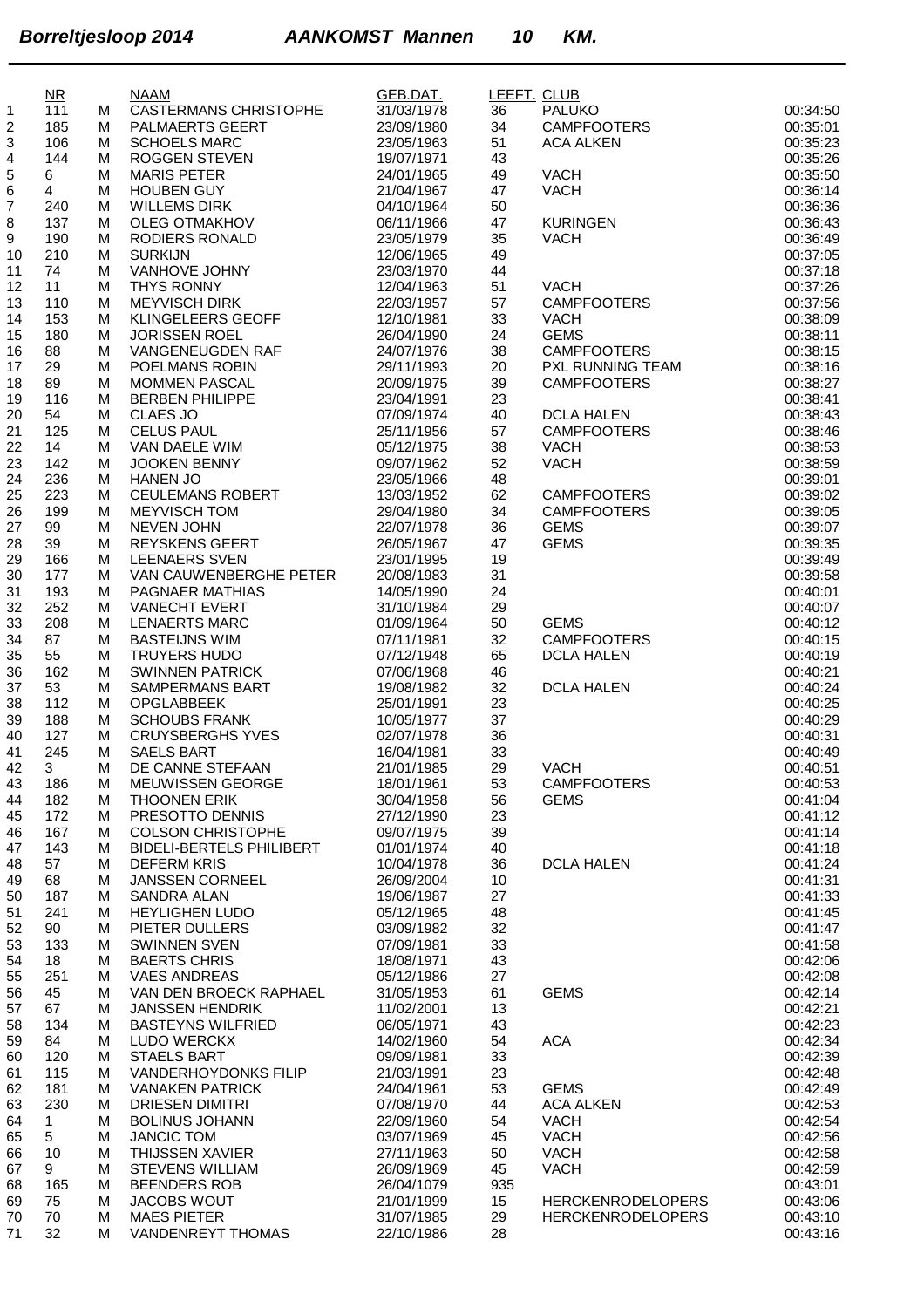|            | $NR$       |        | <b>NAAM</b>                                   | GEB.DAT.                 | LEEFT. CLUB |                                  |                      |
|------------|------------|--------|-----------------------------------------------|--------------------------|-------------|----------------------------------|----------------------|
| 72         | 135        | М      | LUYTS EMIEL                                   | 09/01/1959               | 55          | <b>JC VELTEM</b>                 | 00:43:22             |
| 73         | 164        | M      | <b>ROIJENS PATRICK</b>                        | 14/03/1966               | 48          |                                  | 00:43:25             |
| 74<br>75   | 78<br>44   | М<br>М | THIJS SVEN<br><b>DRION DANIEL</b>             | 22/09/1982<br>22/04/1975 | 32<br>39    | <b>GEMS</b><br><b>GEMS</b>       | 00:43:31<br>00:43:33 |
| 76         | 234        | M      | NICOLAS LOIX                                  | 12/11/1999               | 14          |                                  | 00:43:42             |
| 77         | 235        | M      | <b>SCHEVENELS RAF</b>                         | 27/04/1980               | 34          | <b>GEMS</b>                      | 00:43:45             |
| 78         | 63         | М      | NICKMANS LUDWIG                               | 01/01/1963               | 51          | <b>HERCKENRODELOPERS</b>         | 00:43:46             |
| 79         | 100        | M      | <b>NELISSEN MARC</b>                          | 31/08/1980               | 34          |                                  | 00:43:51             |
| 80         | 150        | M      | <b>JOCHEMS WILLEM</b>                         | 20/10/1981               | 33          |                                  | 00:43:55             |
| 81         | 119        | M      | <b>GELDERS ROBBIE</b>                         | 06/11/1982               | 31          | <b>DCL HALEN</b>                 | 00:43:58<br>00:44:01 |
| 82<br>83   | 91<br>16   | M<br>М | <b>BURDZY SVEN</b><br>VAN DEN HAUWAERT JULIEN | 27/10/1971<br>12/11/1963 | 42<br>50    | <b>VACH</b>                      | 00:44:10             |
| 84         | 152        | M      | <b>JOCHEMS PIET</b>                           | 26/09/1985               | 29          |                                  | 00:44:15             |
| 85         | 13         | M      | UITTERHAEGEN STEVEN                           | 01/07/1967               | 47          | <b>VACH</b>                      | 00:44:16             |
| 86         | 265        | М      | <b>BARTHOLOMEVIS RAF</b>                      | 29/04/1980               | 34          |                                  | 00:44:19             |
| 87         | 98         | M      | <b>MERCURIO FABIO</b>                         | 16/10/1963               | 51          |                                  | 00:44:20             |
| 88         | 30         | M      | <b>HOUBEN RONNY</b>                           | 17/05/1964               | 50          | <b>HERCKENRODELOPERS</b>         | 00:44:22             |
| 89<br>90   | 141<br>207 | M<br>М | <b>DANIELS BERT</b><br><b>COOLS GUY</b>       | 21/12/1970<br>15/09/1974 | 43<br>40    |                                  | 00:44:26<br>00:44:28 |
| 91         | 203        | M      | POSTELMANS DAVY                               | 11/06/1979               | 35          |                                  | 00:44:35             |
| 92         | 118        | М      | <b>VERJANS DIRK</b>                           | 30/11/1959               | 54          |                                  | 00:44:46             |
| 93         | 94         | М      | <b>VANDEBROECK PETER</b>                      | 13/03/1969               | 45          |                                  | 00:44:55             |
| 94         | 114        | M      | <b>MULLER BURK</b>                            | 14/11/1960               | 53          | <b>ATLETIEK MAASTRICHT</b>       | 00:45:10             |
| 95         | 80         | M      | <b>TORES KURT</b>                             | 10/11/1978               | 35          |                                  | 00:45:13             |
| 96         | 86         | M      | <b>MARIEN MICHAEL</b>                         | 07/06/1980               | 34          |                                  | 00:45:21             |
| 97<br>98   | 149<br>113 | M<br>M | <b>WAGEMANS SVEN</b><br><b>PUNIE FILIP</b>    | 27/09/1974<br>05/07/1960 | 40<br>54    | <b>CAMPFOOTERS</b>               | 00:45:29<br>00:45:38 |
| 99         | 264        | М      | <b>RITZEN JURGEN</b>                          | 02/07/1966               | 48          |                                  | 00:45:46             |
| 100        | 260        | М      | <b>GOENEGRACHTS TOM</b>                       | 29/08/1975               | 39          |                                  | 00:45:57             |
| 101        | 124        | M      | <b>SAENEN BART</b>                            | 15/10/1976               | 38          |                                  | 00:46:00             |
| 102        | 77         | M      | <b>DECLERCK CHRISTOPH</b>                     | 30/10/1972               | 41          |                                  | 00:46:01             |
| 103        | 197        | М      | <b>THOONEN JOS</b>                            | 30/01/1956               | 58          | <b>GEMS</b>                      | 00:46:03             |
| 104        | 109<br>202 | М      | <b>JANSSEN WILLY</b>                          | 19/09/1950               | 64<br>48    | <b>GEMS</b>                      | 00:46:06<br>00:46:07 |
| 105<br>106 | 50         | M<br>M | <b>HAESEN PATRICK</b><br><b>HEYLEN BEN</b>    | 28/01/1966<br>13/03/1978 | 36          | DEMARSIN SCHERPENHEUVEL          | 00:46:10             |
| 107        | 49         | M      | <b>BAMS KAMIEL</b>                            | 06/01/1958               | 56          | DEMARSIN SCHERPENHEUVEL          | 00:46:11             |
| 108        | 128        | М      | <b>VANHEMEL WIM</b>                           | 02/09/1978               | 36          |                                  | 00:46:13             |
| 109        | 129        | М      | <b>VANROMPAEY TOM</b>                         | 29/04/1978               | 36          |                                  | 00:46:16             |
| 110        | 138        | М      | <b>VANDEBROEK REMY</b>                        | 20/02/1949               | 65          | <b>GEMS</b>                      | 00:46:18             |
| 111        | 156        | М      | <b>SMETS BEN</b><br><b>GIJBELS DOMIEN</b>     | 21/08/1995               | 19          |                                  | 00:46:21             |
| 112<br>113 | 25<br>217  | M<br>M | <b>MOONS PASCAL</b>                           | 10/10/1983<br>24/09/1970 | 31<br>44    |                                  | 00:46:31<br>00:46:32 |
| 114        | 189        | М      | <b>JANS BART</b>                              | 30/05/1968               | 46          |                                  | 00:46:38             |
| 115        | 85         | М      | <b>FORIER KRIS</b>                            | 17/09/1973               | 41          | <b>DOORDREVERS</b>               | 00:46:49             |
| 116        | 169        | M      | PRESOTTO ELIO                                 | 29/09/1961               | 53          |                                  | 00:47:01             |
| 117        | 59         | М      | DEBEHETS JOS                                  | 26/05/1959               | 55          | <b>DCLA HALEN</b>                | 00:47:06             |
| 118        | 158        | M      | <b>SYMONS MARC</b>                            | 08/01/1964               | 50          | <b>DCLA HALEN</b>                | 00:47:08             |
| 119<br>120 | 60<br>20   | M<br>М | <b>AERTS RUDI</b><br><b>THOELEN JOS</b>       | 18/06/1964<br>03/01/1959 | 50<br>55    | <b>DCLA HALEN</b><br><b>VACH</b> | 00:47:08<br>00:47:12 |
| 121        | 250        | M      | VANDERSTEEN MARTIJN                           | 22/06/1989               | 25          |                                  | 00:47:15             |
| 122        | 249        | м      | <b>VANUYTRECHT NICO</b>                       | 27/10/1986               | 27          |                                  | 00:47:16             |
| 123        | 258        | M      | <b>BEELEN KOEN</b>                            | 20/05/1977               | 37          |                                  | 00:47:19             |
| 124        | 218        | М      | <b>KELCHTERMANS SVEN</b>                      | 24/02/1988               | 26          |                                  | 00:47:19             |
| 125        | 204        | м      | <b>CONVENTS MICHIEL</b>                       | 07/06/1988               | 26          |                                  | 00:47:24             |
| 126        | 132        | M      | <b>COSEMANS CHRISTIAN</b>                     | 13/06/1967               | 47          |                                  | 00:47:26             |
| 127<br>128 | 161<br>21  | M<br>м | <b>DIRX THOMAS</b><br><b>BOSMANS BART</b>     | 31/01/1991<br>25/12/1976 | 23<br>37    |                                  | 00:47:30<br>00:47:32 |
| 129        | 256        | М      | <b>VANDERSTEEN GUY</b>                        | 17/02/1964               | 50          |                                  | 00:47:35             |
| 130        | 160        | M      | <b>JUTTEN FILIP</b>                           | 30/12/1990               | 23          |                                  | 00:47:38             |
| 131        | 237        | М      | <b>VRANCKEN TOM</b>                           | 22/09/1978               | 36          |                                  | 00:47:39             |
| 132        | 130        | М      | <b>THEYS PAUL</b>                             | 01/01/1952               | 62          | <b>VACH</b>                      | 00:47:43             |
| 133        | 93         | М      | <b>STRAUVEN RUDI</b>                          | 03/07/1963               | 51          | <b>VACH</b>                      | 00:47:44             |
| 134        | 131        | М      | <b>VREVEN WILLY</b>                           | 02/03/1951               | 63          |                                  | 00:47:48             |
| 135<br>136 | 198<br>191 | М<br>М | <b>BUEKERS MARC</b><br><b>VRIJSEN VALERE</b>  | 05/03/1955<br>25/03/1961 | 59<br>53    | ZAC<br>ZAC                       | 00:47:49<br>00:47:52 |
| 137        | 62         | М      | <b>MARTENS ARNE</b>                           | 11/02/2002               | 12          | <b>CHIRO KUR</b>                 | 00:47:57             |
| 138        | 61         | М      | JAENEN BRANDON                                | 31/12/2002               | 11          | <b>CHIRO KUR</b>                 | 00:48:00             |
| 139        | 105        | М      | <b>KREEMERS KOEN</b>                          | 11/11/1982               | 31          |                                  | 00:48:01             |
| 140        | 58         | M      | <b>SCHRAEPEN URBAAN</b>                       | 21/07/1956               | 58          | <b>DCLA HALEN</b>                | 00:48:04             |
| 141        | 96         | M      | <b>BERCKENS JOS</b>                           | 25/05/1958               | 56          | ACB                              | 00:48:07             |
| 142        | 231        | м      | <b>BERX THOMAS</b>                            | 08/10/2000               | 14          |                                  | 00:48:09             |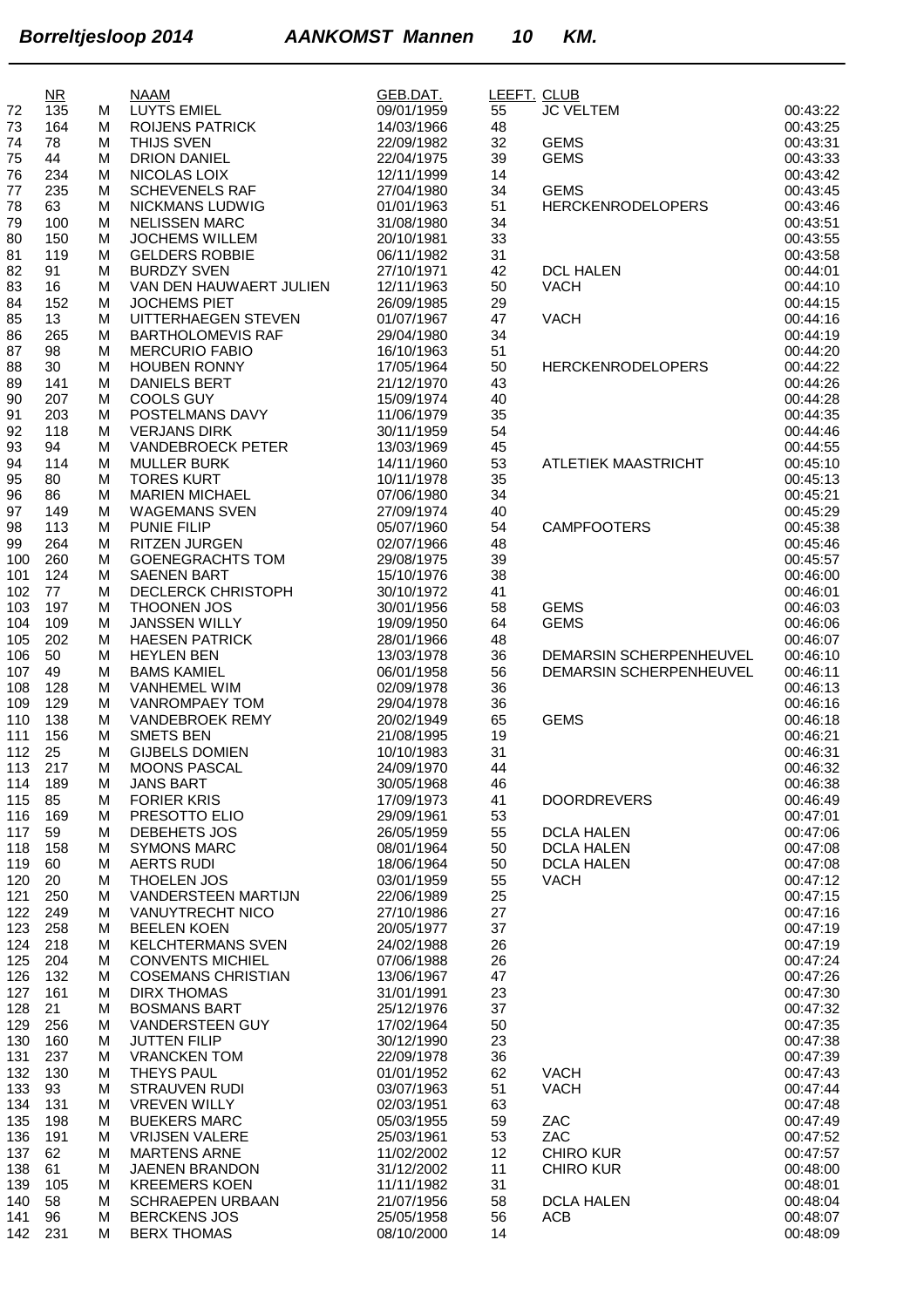|            | $\overline{\text{NR}}$ |        | <b>NAAM</b>                                         | GEB.DAT.                 | LEEFT. CLUB |                          |                      |
|------------|------------------------|--------|-----------------------------------------------------|--------------------------|-------------|--------------------------|----------------------|
| 143        | 148                    | м      | POLDERS JOS                                         | 18/09/1954               | 60          | <b>ACA</b>               | 00:48:10             |
| 144        | 163                    | м      | <b>ZWERTS DANNY</b>                                 | 24/09/1960               | 54          | <b>ACA ALKEN</b>         | 00:48:12             |
| 145        | 26                     | м      | <b>VERTOMMEN DIRK</b>                               | 03/10/1968               | 46          |                          | 00:48:24             |
| 146        | 51                     | м      | SIMONS DOMINIQUE                                    | 13/11/1965               | 48          | DEMARSIN SCHERPENHEUVEL  | 00:48:31             |
| 147<br>148 | 12<br>221              | м<br>м | <b>TILLIEUX GUY</b><br>STROOBANTS HERMAN            | 24/06/1950<br>29/07/1964 | 64<br>50    | <b>VACH</b>              | 00:48:34<br>00:48:35 |
| 149        | 123                    | м      | <b>WIJNANTS LAURENT</b>                             | 07/03/1948               | 66          | DE UITSLOVERS            | 00:48:39             |
| 150        | 211                    | м      | <b>LIEBEN STIJN</b>                                 | 06/08/1971               | 43          |                          | 00:48:40             |
| 151        | 212                    | M      | <b>VANDIJCK MARC</b>                                | 10/01/1964               | 50          |                          | 00:48:44             |
| 152        | 103                    | м      | VANGENEUGDEN JEF                                    | 16/08/1948               | 66          | <b>CAMPFOOTERS</b>       | 00:48:46             |
| 153        | 229                    | м      | <b>LEINDERS RUDI</b>                                | 08/02/1972               | 42          | START TO RUN AS          | 00:48:50             |
| 154        | 108                    | м      | <b>KREEMERS BART</b>                                | 03/04/1985               | 29          |                          | 00:48:51             |
| 155        | 178                    | м      | <b>GIJBELS BENNY</b>                                | 08/02/1972               | 42          |                          | 00:49:12             |
| 156        | 52                     | м      | <b>BAETEN KAREL</b>                                 | 26/10/1962               | 52          | <b>HERCKENRODELOPERS</b> | 00:49:15             |
| 157        | 140                    | M      | <b>DEROY PIETER-JAN</b>                             | 08/06/1984               | 30          |                          | 00:49:31             |
| 158        | 73                     | M      | <b>STRUYS JOHAN</b>                                 | 07/03/1969               | 45          |                          | 00:49:33             |
| 159        | 255                    | м      | <b>JAMAERS TONY</b>                                 | 03/05/1965               | 49          |                          | 00:49:35             |
| 160        | 253                    | м      | <b>TIMMERMANS RAF</b>                               | 07/06/1972               | 42          | <b>GEMS</b>              | 00:49:37             |
| 161        | 27                     | м      | VANSCHOELANT CHRIS                                  | 22/12/1971               | 42          |                          | 00:49:41             |
| 162        | 263<br>139             | м      | <b>VANHOUDT TOM</b>                                 | 20/05/1957               | 57          |                          | 00:50:01<br>00:50:17 |
| 163        | 38                     | м<br>м | <b>VOORTMANS FRANK</b><br><b>VANSTAPEL PHILIPPE</b> | 01/09/1984<br>16/09/1980 | 30<br>34    |                          | 00:50:26             |
| 164<br>165 | 261                    | M      | <b>JOHAN CREMERS</b>                                | 21/07/1958               | 56          |                          | 00:50:30             |
| 166        | 151                    | M      | <b>JOCHEMS BERT</b>                                 | 25/10/1983               | 31          |                          | 00:50:37             |
| 167        | 95                     | м      | <b>THIJS MARC</b>                                   | 31/07/1960               | 54          |                          | 00:50:42             |
| 168        | 174                    | м      | VANSCHOONWINKEL GEORGES                             | 19/01/1956               | 58          | <b>RUNNERS KORTESSEM</b> | 00:50:58             |
| 169        | 222                    | м      | <b>MEBIS PATRICK</b>                                | 27/07/1970               | 44          | <b>VACH</b>              | 00:51:05             |
| 170        | 48                     | м      | <b>VENDRIX BART</b>                                 | 07/03/1966               | 48          |                          | 00:51:16             |
| 171        | 214                    | м      | <b>JANSEN GUIDO</b>                                 | 06/01/1962               | 52          | <b>VACH</b>              | 00:51:23             |
| 172        | 206                    | м      | <b>BOLLEN KAREL</b>                                 | 04/04/1957               | 57          | <b>VACH</b>              | 00:51:32             |
| 173        | 183                    | м      | <b>RAMAEKERS RUBEN</b>                              | 14/09/1977               | 37          | <b>HERCKENRODELOPERS</b> | 00:51:34             |
| 174        | 184                    | м      | NAGELS TOM                                          | 18/10/1985               | 29          | <b>HERCKENRODELOPERS</b> | 00:51:35             |
| 175        | 107                    | м      | THIJSSEN LUC                                        | 22/04/1962               | 52          |                          | 00:51:38             |
| 176        | 159                    | M      | VAN EMALEN TIM                                      | 03/01/1982               | 32          |                          | 00:51:40             |
| 177        | 173                    | м      | <b>DEWILDE ANDRE</b>                                | 23/11/1953               | 60          | <b>RUNNERS KORTESSEM</b> | 00:51:43             |
| 178        | 145                    | м      | <b>VANSTIPHOUT FILIP</b>                            | 16/06/1973               | 41          |                          | 00:51:53             |
| 179        | 219                    | м      | <b>VANGAAL LOWIE</b>                                | 10/06/1985               | 29          | PXL RUNNINGSTEAM         | 00:51:57<br>00:52:01 |
| 180<br>181 | 136<br>259             | м<br>м | <b>THEUNISSEN GEERT</b><br><b>MAES STIJN</b>        | 24/11/1966<br>27/05/1992 | 47<br>22    | <b>VACH</b>              | 00:52:21             |
| 182        | 102                    | м      | <b>EYCKMANS ERIC</b>                                | 03/02/1964               | 50          |                          | 00:52:37             |
| 183        | 36                     | M      | TUERLINCKX JEAN-LUC                                 | 18/12/1959               | 54          | DEMARSIN SCHERPENHEUVEL  | 00:52:38             |
| 184        | 157                    | м      | <b>KNAPEN LUC</b>                                   | 05/07/1943               | 71          |                          | 00:52:58             |
| 185        | 213                    | м      | <b>TIELENS JAN</b>                                  | 22/03/1960               | 54          |                          | 00:53:04             |
| 186        | 205                    | м      | VAN BELLE GEORGES                                   | 21/05/1960               | 54          | <b>BOKRIJKLOPERS</b>     | 00:53:07             |
| 187        | 220                    | м      | <b>LICHTER TESSY</b>                                | 28/05/1981               | 33          |                          | 00:53:21             |
| 188        | 168                    | м      | <b>CEULEMANS IVO</b>                                | 07/09/1962               | 52          | <b>GEMS</b>              | 00:53:31             |
| 189        | 201                    | м      | <b>HULSMANS PIERRE</b>                              | 01/10/1945               | 69          |                          | 00:53:40             |
| 190        | 254                    | м      | <b>MARCHAL DAVID</b>                                | 19/07/1973               | 41          |                          | 00:53:41             |
| 191        | 34                     | м      | <b>SCHOLS WILLY</b>                                 | 16/05/1955               | 59          | <b>HERCKENRODELOPERS</b> | 00:53:52             |
| 192        | 33                     | M      | <b>MAGGEN GILBERT</b>                               | 21/11/1956               | 57          | <b>HERCKENRODELOPERS</b> | 00:53:55             |
| 193        | 92                     | м      | <b>RUNE LIEBEN</b>                                  | 16/12/2004               | 9           |                          | 00:54:04             |
| 194        | 228                    | M      | <b>FERKET ALEX</b>                                  | 13/03/1973               | 41          | START TO RUN AS          | 00:54:11             |
| 195        | 65                     | M      | <b>HENDRIX LUC</b>                                  |                          | 0           |                          | 00:54:14             |
| 196        | 41                     | м      | <b>VANCLUYSEN KRIS</b><br><b>BAETEN WIET</b>        | 26/02/1982               | 32          |                          | 00:54:18             |
| 197<br>198 | 69<br>101              | м<br>м | <b>WILLEKENS ROB</b>                                | 22/07/1985<br>03/11/1965 | 29<br>48    | <b>HERCKENRODELOPERS</b> | 00:54:22<br>00:54:40 |
| 199        | 42                     | м      | <b>VANDERBEMDEN FRANK</b>                           | 13/06/1986               | 28          |                          | 00:54:48             |
| 200        | 200                    | м      | DESTREEL DAG                                        | 26/07/1975               | 39          | <b>VACH</b>              | 00:54:50             |
| 201        | 81                     | M      | <b>KRZANOWSKI LERAY</b>                             | 03/02/2004               | 10          | LL SPORT                 | 00:55:18             |
| 202        | 82                     | M      | <b>KRZANOWSKI LEONIDES</b>                          | 06/03/1977               | 37          | LL SPORT                 | 00:55:19             |
| 203        | 35                     | м      | <b>GROENEVELD WOUTER</b>                            | 26/08/1985               | 29          |                          | 00:55:38             |
| 204        | 226                    | м      | LEENEN JEAN PIERE                                   | 13/05/1948               | 66          |                          | 00:56:15             |
| 205        | 192                    | м      | <b>FEYEN ROGER</b>                                  | 05/01/1961               | 53          | ZAC                      | 00:56:22             |
| 206        | 257                    | м      | ROBEYNS ROB                                         | 22/11/1987               | 26          |                          | 00:56:23             |
| 207        | 243                    | м      | <b>JANSSEN BRAM</b>                                 | 25/06/1988               | 26          |                          | 00:56:27             |
| 208        | 244                    | м      | <b>JANSSEN GERT</b>                                 | 27/09/1986               | 28          |                          | 00:56:27             |
| 209        | 76                     | м      | <b>SOL RUDY</b>                                     | 18/11/1966               | 47          | <b>DEMARSIN</b>          | 00:56:37             |
| 210        | 239                    | м      | <b>KWANTEN LUC</b>                                  | 07/09/1960               | 54          | <b>VACH</b>              | 00:57:25             |
| 211        | 225                    | M      | <b>KUIPERS FRANK</b>                                | 31/01/1961               | 53          | <b>GEMS</b>              | 00:58:38             |
| 212        | 83                     | м      | <b>JANSSEN ROBBY</b>                                | 13/10/1953               | 61          |                          | 00:59:01             |
| 213        | 47                     | м      | VANDERHEYDEN GERT                                   | 22/04/1971               | 43          |                          | 00:59:05             |